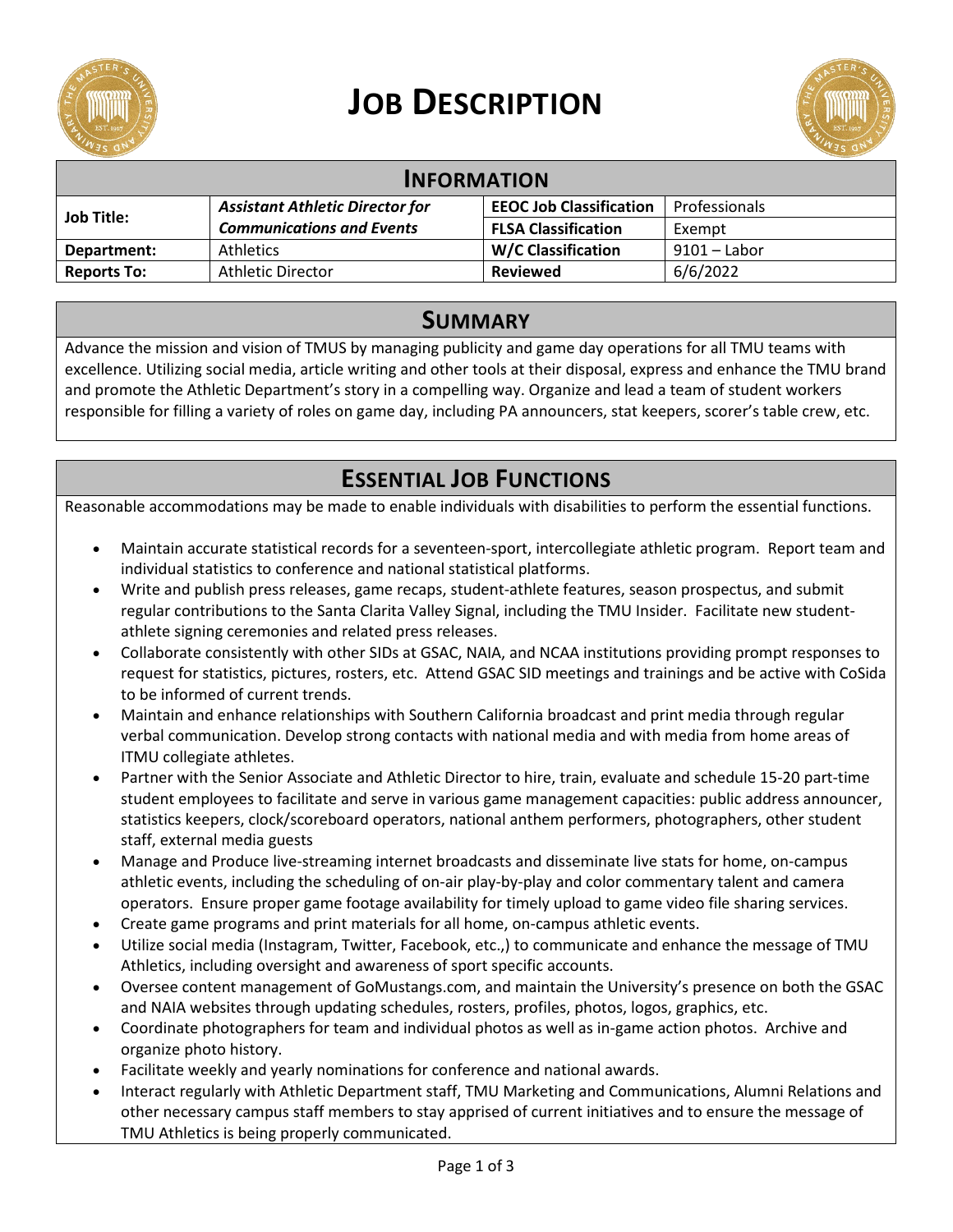- Pursue continuing education in current trends and strategies related to marketing and promoting collegiate athletics
- Represent the institution appropriately by maintaining cordial, collegial, and professional interactions with colleagues, representatives from competing institutions, families of student-athletes, and the general public
- Promote opportunities for interaction and deepening of relationships among department staff and studentathlete
- Encourage student-athletes and student employees to be engaged in the campus environment outside their respective athletic team and job duties with the opportunity for others to influence the life of the student
- Be visible and genuinely involved in collaboration with all athletic programs and campus departments
- Assist Outside groups with technology/audio/visual needs when utilizing TMU athletic facilities
- Represent TMU at away games and tournaments as needed.
- Performs other related duties as assigned.

## **QUALIFICATIONS**

- Has a personal relationship with Jesus Christ and a demonstrated commitment to the doctrinal position of TMUS and a continuous exhibition of a desire to minister and serve others in varied capacities.
- Excellent written and verbal communication skills
- Strong organizational and interpersonal skills
- Service oriented with strong interpersonal and communication skills and the ability to work effectively with a wide range of constituencies in a diverse community.
- Demonstrated ability to write articles in a professional and sport-specific manner.
- Proficient with numbers, mathematics, and statistics. Ability to translate information into meaningful and relevant content.
- Ability to operate and train others to use video cameras as well as still photography cameras.
- Knowledge of video and photo editing as well as graphic design.
- Exercise confidentiality, good judgment and discernment.

### **SUPERVISORY RESPONSIBILITY**

- Assign, plan, and oversee the work of student workers.
- Handle discipline and termination of student employees as needed and in accordance with TMUS policy.
- Train employees and verify timecards.
- Complete employee evaluations and help maintain up to date job descriptions.

#### **EDUCATION AND EXPERIENCE**

- Bachelor's degree or equivalent experience.
- At least two-years experience in a communication role.
- Proficient in Microsoft Office Suite or similar software.
- Statistical software of PrestoSports, StatCrew, DakStats,, and/or NCAA LiveStats. SIDEARM sports website.
- Demonstrated ability to establish and maintain effective working relationships with staff, faculty, vendors, students, &/or community members of diverse academic, socio-economic, cultural, & ethnic backgrounds. Must be able to get along with others.
- Have computer and broad-based proficiency with multiple technology platforms.
- Must successfully pass a background investigation.